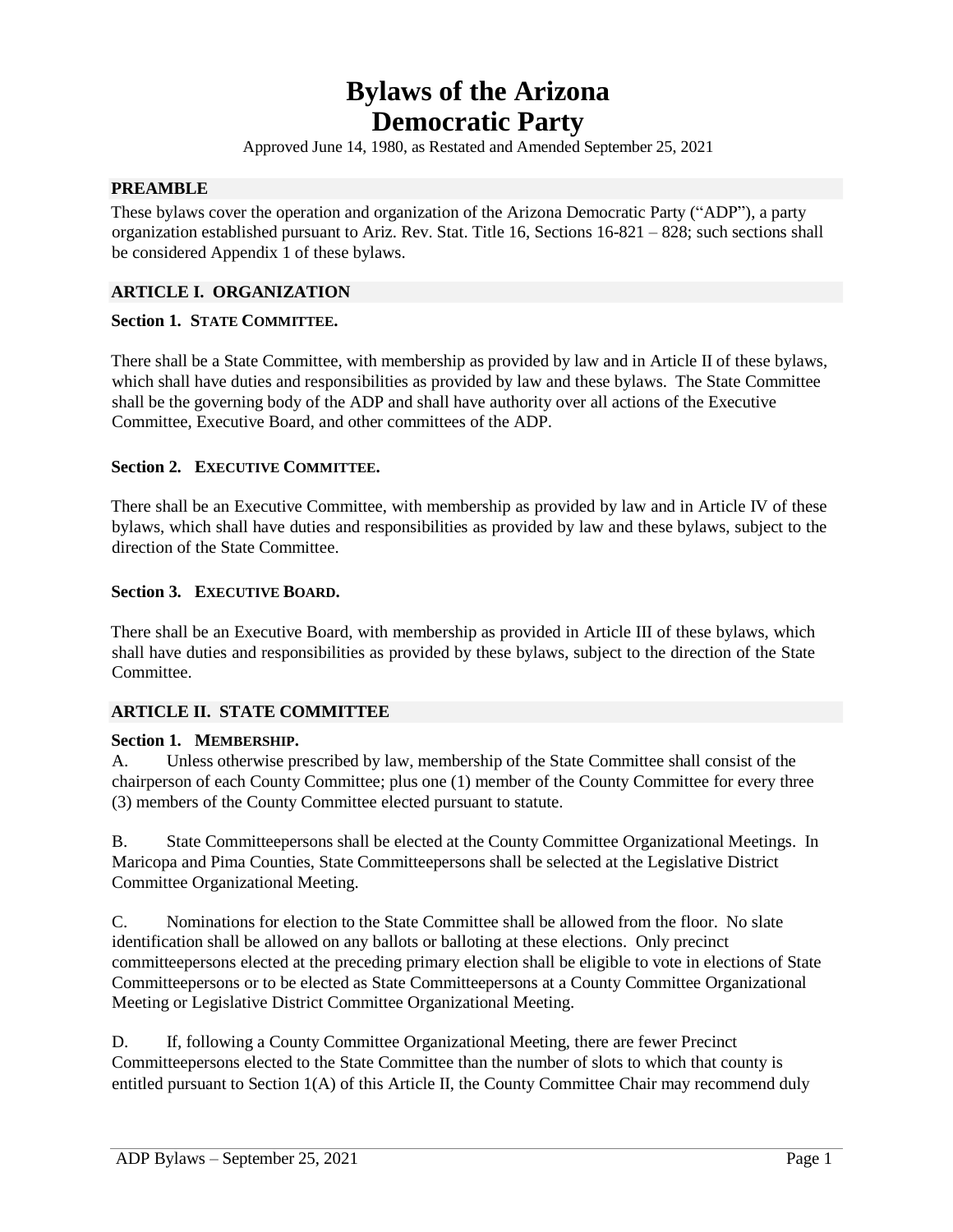appointed Precinct Committeeperson(s) to the State Chair to fill the vacant State Committeeperson slot(s) for that County. Any such appointed State Committeeperson shall be entitled to all the duties and responsibilities of elected State Committeepersons except the right to vote at the State Committee Organizational Meeting.

E. Following the State Committee Organizational Meeting, vacancies in the State Committee may be filled by any precinct committeeperson pursuant to statutory procedure, and Section 5 of this Article.

# **Section 2. STATE COMMITTEE ORGANIZATIONAL MEETINGS.**

A. The State Committee shall hold a biennial State Committee Organizational Meeting in Phoenix no earlier than ten (10) days after the last County Committee Organizational Meeting and in any event no later than the fourth (4th) Saturday in January following a general election.

B. Within forty-five (45) days of each State Committee Organizational Meeting, the newly elected State Chair shall provide a calendar of dates for the next consecutive six (6) State Committee meetings; provided that such dates may be subject to change as circumstances require.

C. The State Committee Organizational Meeting shall be governed by the requirements set forth in Article IX of these bylaws.

# **Section 3. DUTIES OF THE STATE COMMITTEEPERSONS.**

The duties of a State Committeeperson shall include, but not be limited to, the following: (a) canvass and campaign only on behalf of Democratic candidates; (b) assist in registration programs and in turning out a maximum Democratic vote; (c) support the ADP as well as his/her County and Legislative District Committees; (d) encourage financial support of the ADP, his/her County and Legislative District Committees; and (e) protect and defend the Constitution and laws of the United States and the State of Arizona.

# **Section 4. DEEMED RESIGNATION FROM THE STATE COMMITTEE.**

A. A State Committeeperson shall be deemed to have resigned from the State Committee upon any of the following events:

- 1. The State Committeeperson fails without reasonable explanation to attend in person or by proxy three (3) consecutive meetings of the State Committee; or
- 2. If it is the opinion of two-thirds (2/3) of the total membership of the body that elected a State Committeeperson, as expressed by a vote at a regular or specially called meeting of that body, that the State Committeeperson has refused or neglected his/her duties; or
- 3. The State Committeeperson has publicly supported an opposition candidate in a partisan election.
- 4. The State Committeeperson fails to comply with the Conflict of Interest Policy and/or fails to disclose a real or potential conflict of interest.
- 5. The State Committeeperson is determined by the Executive Board to have irreconcilably violated the ADP Code of Conduct.

B. Following a deemed resignation, as described in this Section, the County Chair of the county in which the State Committeeperson resides shall notify the State Committeeperson that because of his/her actions, s/he is deemed to have resigned. The State Committeeperson may appeal such a decision to the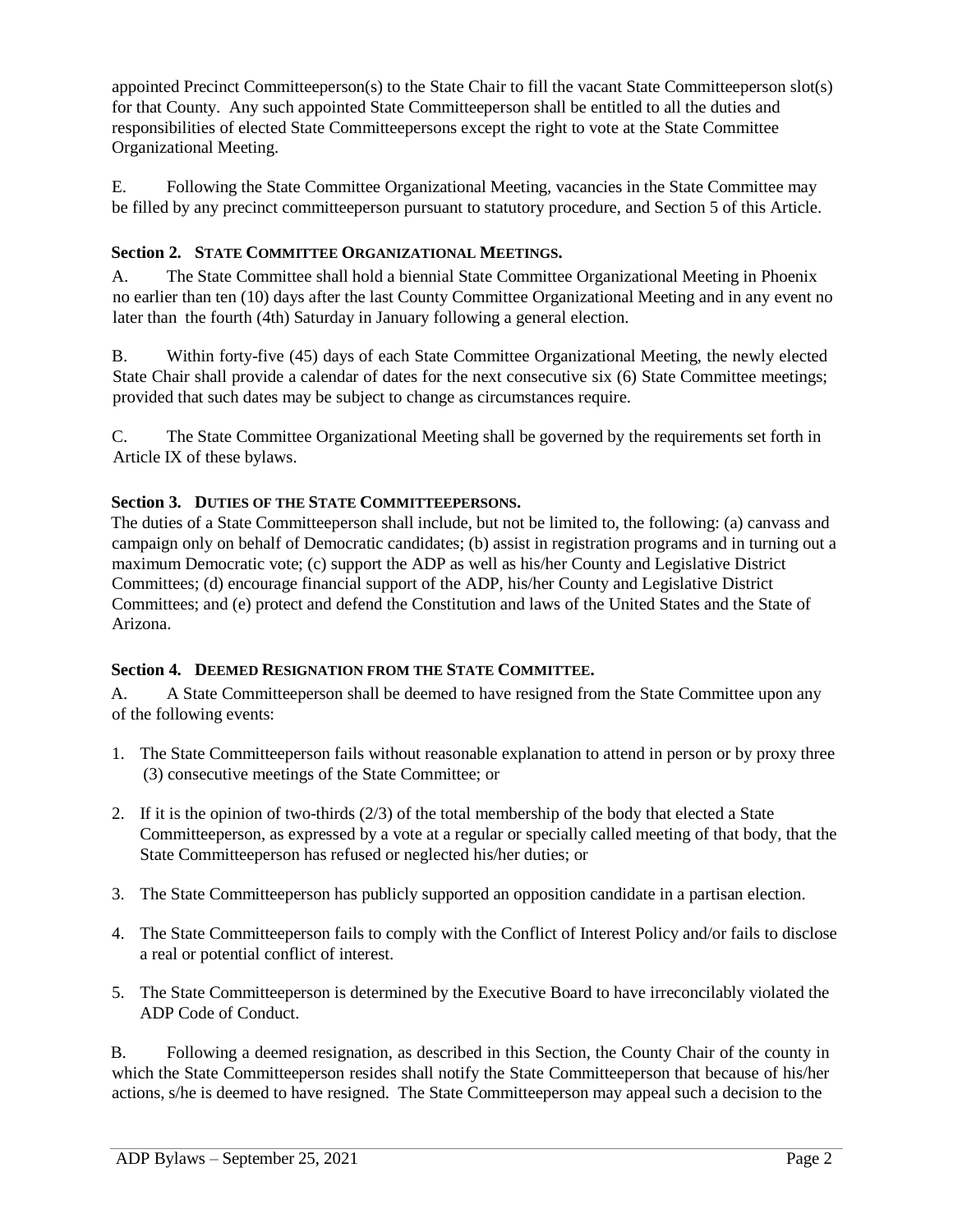County Committee for reinstatement. The State Chair shall be notified of the steps in the aforesaid actions before any such action shall become final. If a State Committeeperson wishes to further appeal his/her deemed resignation, the Executive Committee shall act as final board of arbitrators. The decision reached by the Executive Committee shall be final.

#### **Section 5. VACANCIES.**

- A. A vacancy in the State Committee shall occur upon any of the following events:
- 1. When a State Committeeperson (a) dies, (b) resigns, (c) fails to maintain Democratic registration, (d) is removed by cause, or (e) otherwise ceases to be a member of his/her county committee;
- 2. When a State Committeeperson originally elected in a county with a population of less than five hundred thousand (500,000) persons moves from that county.
- 3. When a State Committeeperson originally elected in a Legislative District located in a county with a population of five hundred thousand (500,000) or more persons moves from that Legislative District.

B. A State Committeeperson position shall be filled within fifteen (15) days of the occurrence of a vacancy as follows:

- 1. In counties with populations of less than five hundred thousand (500,000) persons, such vacancy shall be filled by appointment made by the State Chair with the advice and consent of the County Chair of the county in which the vacancy occurred, and shall be filled by a qualified person who resides in the same County in which the vacancy occurred.
- 2. In counties with populations of five hundred thousand (500,000) or more persons, such vacancy shall be filled by appointment made by the State Chair with the advice and consent of the County Chair of the county in which the vacancy occurred and the District Chair of the Legislative District in which the vacancy occurred, and shall be filled by a qualified person who resides in the same district in which the vacancy occurred.

#### **Section 6. MEETINGS.**

The State Committee shall meet at least three times in a calendar year.

# **ARTICLE III. STATE COMMITTEE OFFICERS**

# **Section 1. OFFICERS.**

A. The statutory officers, Chair, Secretary, and Treasurer, shall be elected at each State Committee Organizational Meeting.

B. At the State Committee Organizational Meeting, the State Committee shall also elect from its membership, under procedures set forth in Section 2 of this Article, the following additional State Committee Officers: (1) First Vice-Chair, who shall identify with a different gender and be of a different county of residence as the Chair; (2) Senior Vice-Chair, who shall identify with a different gender than the First Vice Chair, and be of a different county of residence as the Chair; (3) Six (6) Vice Chairs, no more than three  $(3)$  of the six  $(6)$  may identify as the same gender;  $(4)$  Educational Coordinator; and (5) Equity Moderator. No more than four (4) of the eight (8) Vice-Chairs shall be elected from the same county. The First Vice-Chair and Senior Vice-Chair shall be the highest- ranking.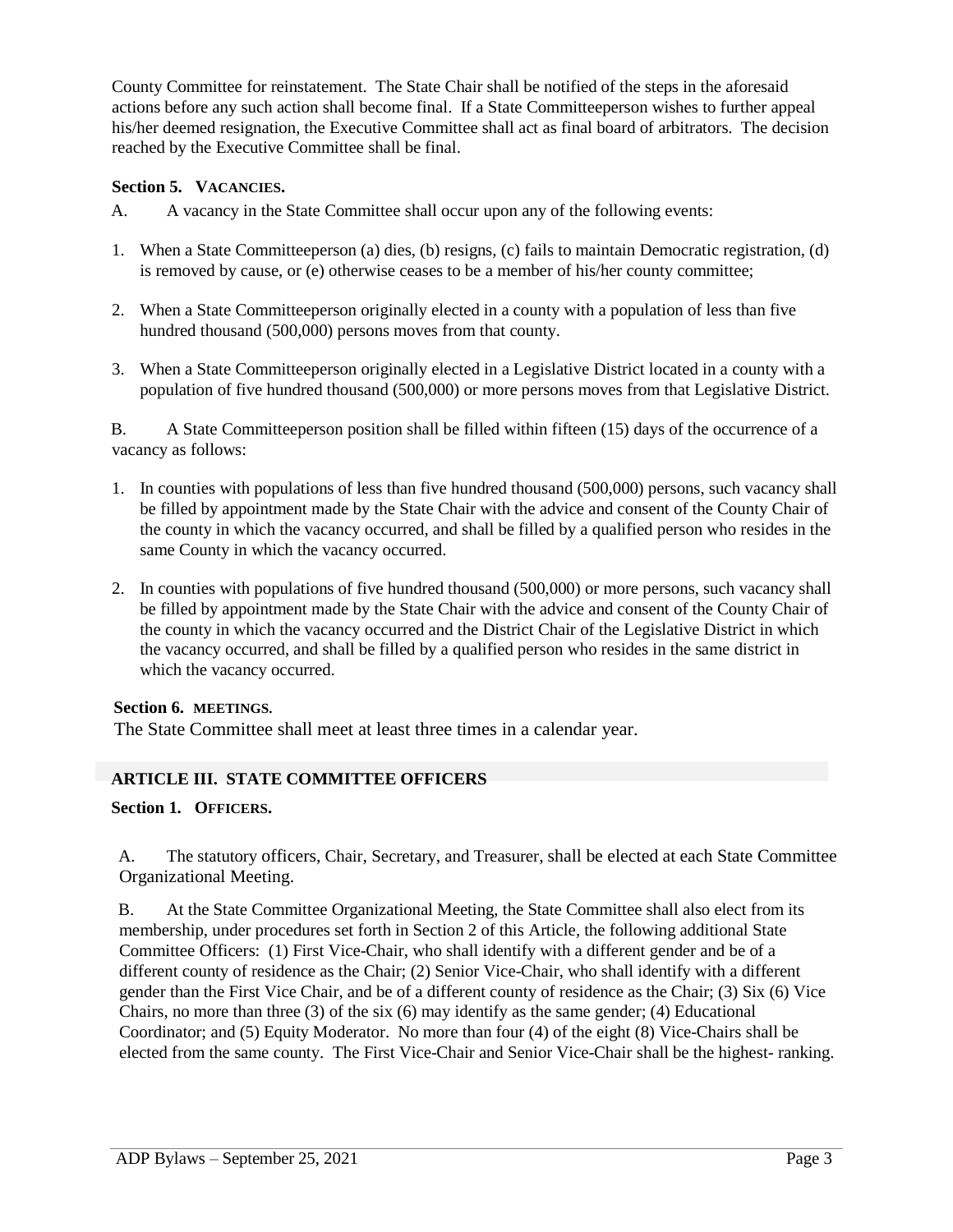C. The Sergeant-at-Arms shall be a non-voting State Committee Officer and shall be appointed by the State Chair.

D. The Democratic National Committee Members who are elected pursuant to Article X, Section 2 also shall be State Committee Officers.

# **Section 2. ELECTION OF OFFICERS.**

A. All nominations for State Committee officers to be elected pursuant to this Article shall be made from the floor of the State Committee Organizational Meeting and no slate identification shall be allowed on any ballots or balloting at these elections.

B. Any duly elected or appointed State Committeeperson may be eligible for any elective office, but no person shall be nominated as a candidate without the consent of such person having first been obtained.

C. In all cases where there is more than one (1) candidate for office, voting shall be conducted by individual ballot. Except for multi-vacancy positions, to be elected, a person must receive votes on a majority of ballots cast. If a second or subsequent ballot is necessary, the name of the candidate with the lowest vote total from the preceding ballot shall be excluded from the subsequent ballot. The same procedure shall be followed until a nominee shall have received votes on a majority of ballots cast. Winners of multi-vacancy elections shall be those persons receiving the highest numbers of votes.

D. An automatic recount shall be performed if (1) the number of votes cast is greater than the number of committeepersons present in person or represented by proxy; or (2) the ballot shall result in the election of an officer rather than only the elimination of a candidate and there is a margin of less than six (6) votes between the elected officer and the next candidate.

E. No county shall bind itself to the "unit rule," under which all votes from that county are cast for the candidate preferred by a majority of the county delegates.

F. State Committee Officers shall be elected in the following order: State Chair; First Vice-Chair; Senior Vice-Chair; remaining Vice-Chairs; Secretary; Treasurer; Educational Coordinator; and Equity Moderator.

# **Section 3. DUTIES OF OFFICERS.**

In addition to their duties as State Committeepersons, the duties of the State Committee Officers shall be as follows:

# A. *State Chair*.

1. The duties of the State Chair shall be to (a) direct the affairs of the ADP and be the spokesperson for the ADP; (b) preside over all meetings of the State Committee, the Executive Committee, the Executive Board and ADP Conventions or meetings as may be held; (c) submit a proposal for approval for an annual budget to the Executive Committee; (d) after consultation with the Executive Board, assign appropriate duties to all Vice-Chairpersons; (e) after consultation with the Executive Board, appoint such Committees as required by these bylaws or deemed necessary by the Chair to carry out the programs and policies of the ADP; (f) direct the central office of the ADP and other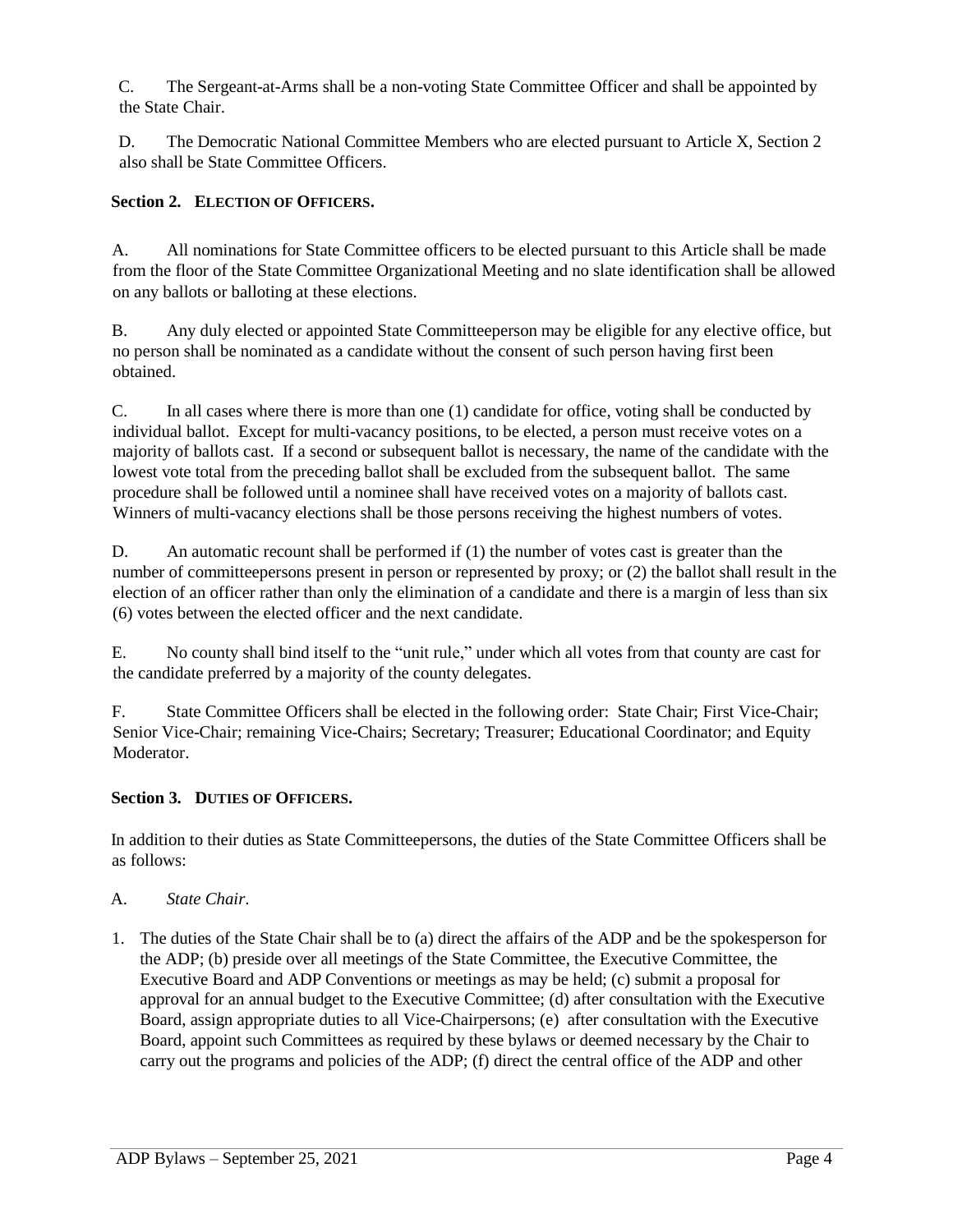offices that it may establish; (g) appoint State Committee Staff pursuant to Subsection (2) of this Section A; and (h) perform other duties as set forth in these bylaws.

2. The State Chair shall also have the duty to appoint state committee staff, as follows:

(a) The State Chair shall, after consultation with the Executive Board, appoint such staff, including counsel, as may be helpful to carry on the duties of the ADP. No such appointment shall extend beyond the term of the chair. Staff shall serve at the pleasure of the chair.

(b) The State Chair shall consult with regional and local officers in local staffing decisions. Specifically, the State Chair shall consult with County Chairs about the staffing and job descriptions of campaign workers based in their counties.

B. *First Vice-Chair*. The duties of the First Vice-Chair shall be to (1) assist the State Chair in the performance of his/her duties; (2) act in the State Chair's stead in his/her absence; (3) serve as a member of the DNC according to its rules; (4) attend meetings of the DNC along with the State Chair; and (5) perform other duties as are assigned by the State Chair. The First Vice-Chair shall be first in succession to the State Chair.

C. *Senior Vice-Chair*. The duties of the Senior Vice-Chair shall be to (1) serve as a member of the Rules Committee established pursuant to Article VI Section 2 of these bylaws; (2) substitute for the State Chair and the First Vice-Chair if both are temporarily unable to perform their duties; and (3) perform other duties as are assigned by the State Chair. The Senior Vice-Chair shall be second in succession to the State Chair, after the First Vice-Chair.

D. *Vice-Chairpersons*. The duties of all Vice-Chairpersons shall be to perform such duties as are assigned to them by the State Chair.

E. *Secretary*. The duties of the Secretary shall be to (1) keep records of all meetings of the State Committee, the Executive Board, and the Executive Committee; (2) provide written or electronic copies of minutes to the members of the respective committee or board and to all county chairs in a timely manner; (3) maintain a roll of members of the State Committee; (4) maintain a copy of formal reports of the State Committee's officers, committees, and sub-committees; (5) maintain a copy of all resolutions adopted by the State Committee; (6) ensure that a written record of all meetings is kept on file at the ADP headquarters, with the exception of Executive Sessions; and (6) perform such other duties as are assigned by the State Chair.

F. *Treasurer*. The duties of the Treasurer shall be to (1) serve as the custodian of all funds and securities of the ADP; (2) maintain adequate records pertaining to the finances of the ADP and file all required federal and state reports; (3) be responsible for the financial affairs of the ADP; (4) prepare an annual report for each fiscal year within forty-five (45) days of its closure for distribution at the next State Committee meeting; (5) serve as a member of any committee pertaining to finance or that receives or disburses funds; (6) at least once a month, to the extent that funds are available and expenditures are authorized by law, pay outstanding bills which are those bills that have been duly incurred within the current budget as permitted by these bylaws; (7) disburse funds in accordance with the direction of the Executive Board; and (8) perform other duties as set forth in these bylaws.

G. *Educational Coordinator*. The duties of the Educational Coordinator shall be to (1) assist with and direct the implementation of the Party Platform and program for multicultural outreach; (2) chair the Platform Committee established pursuant to Article VI Section 3 of these bylaws; and (3) perform other duties as assigned by the State Chair.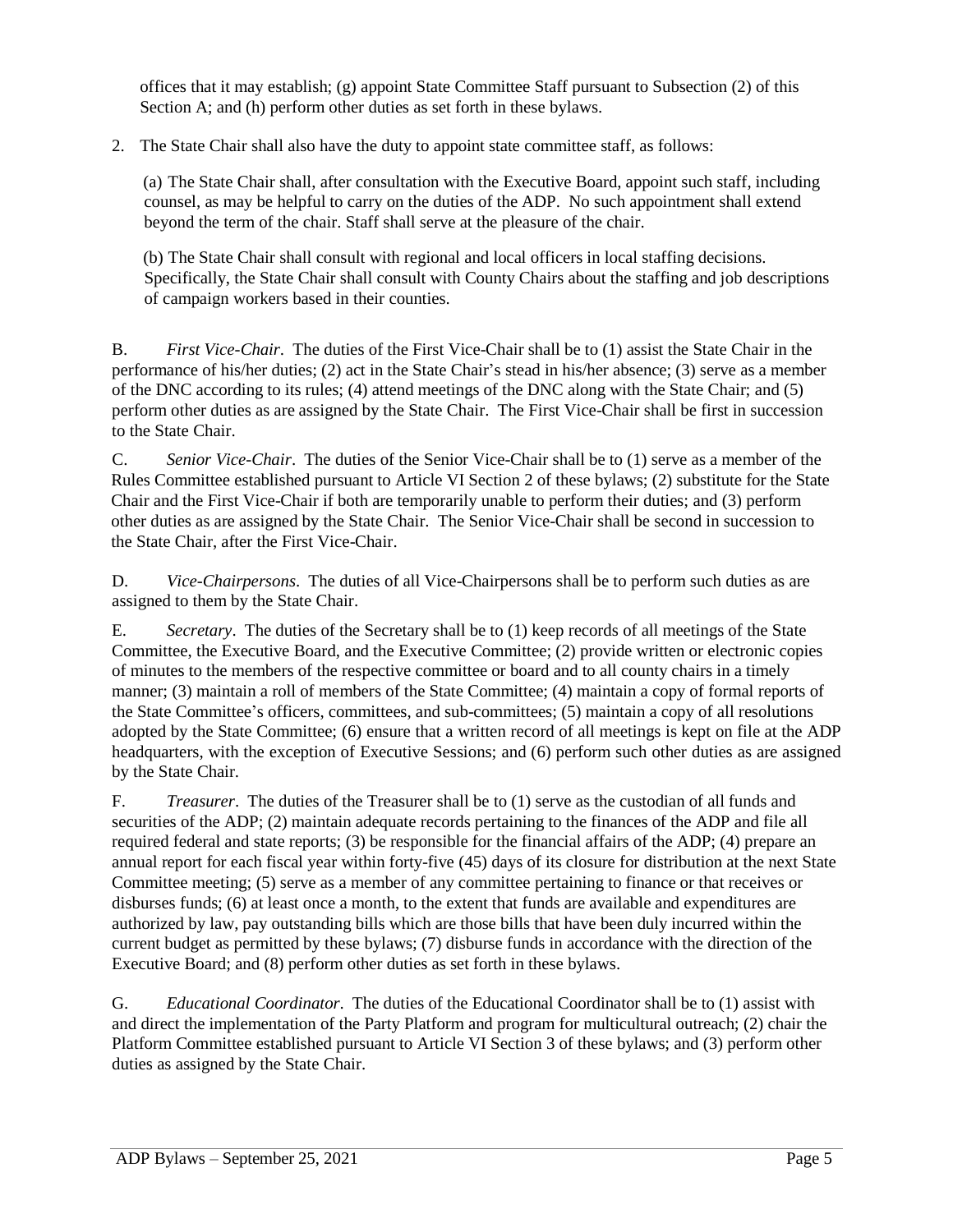H. *Equity Moderator*. The duties of the Equity Moderator shall be to (1) assist with and direct the implementation of the ADP Diversity, Equity, and Inclusion Program as outlined in Article X of these bylaws; and (2) perform other duties as assigned by the State Chair.

I. *National Committee Members*. The duties of the National Committee Members elected pursuant to Article X of these bylaws shall be to (1) perform the duties described in Article XI, Section 3 of these bylaws; and (2) perform other duties as assigned by the State Chair.

J. *Sergeant-At-Arms*. The duties of the Sergeant-At-Arms shall be to (1) maintain order at all meetings of the State Committee and of the Executive Committee; (2) keep an inventory of equipment that belongs to the State Party; and (3) report on this inventory at least once each year.

# **Section 4. REMOVAL OF STATE COMMITTEE OFFICERS.**

Any elected State Committee Officer shall be removed from office by a two-thirds (2/3) vote of the total number of the State Committee.

# **Section 5. VACANCIES.**

A. Vacancies among the State Committee Officers shall be filled by an election held at the next regularly scheduled State Committee meeting following the vacancy, provided that the vacancy has occurred and notice has been provided to State Committeepersons at least ten (10) days prior to the meeting. Otherwise, the election may be held at the second State Committee meeting following the vacancy, or a special meeting of the State Committee may be called to fill the vacancy.

B. If the State Chair vacates his/her position and is replaced by a person of the opposite gender, the Senior Vice-Chair shall become the First Vice-Chair of the Party with all attendant duties including membership on the DNC, and the First Vice-Chair shall become the Senior Vice-Chair.

C. A vacancy in the office of State Chair may be filled by any State Committeeperson residing in any county, and no Vice-Chair will be disqualified by virtue of residency.

#### **Section 6. EXPENSES OF OFFICERS.**

State Committee Officers may be reimbursed for reasonable out-of-pocket expenses in the performance of their duties as set forth in the ADP Annual Budget.

# **Section 7. ANNUAL BUDGET.**

The ADP Annual Budget, approved by the Executive Committee, shall represent the expenditure authority of the ADP, subject to amendment, and shall be in effect for the year starting on the first month after approval. Any expense in excess of the amount budgeted shall be subject to approval of the Executive Committee. The Treasurer shall provide a financial report at least quarterly. No contracts for capital expenditures, employment, consultants or contracts in excess of \$10,000 signed by the State Chair or on behalf of the ADP shall extend beyond the term of the State Chair without approval of the Executive Committee.

# **ARTICLE IV. EXECUTIVE COMMITTEE**

# **Section 1. MEMBERSHIP.**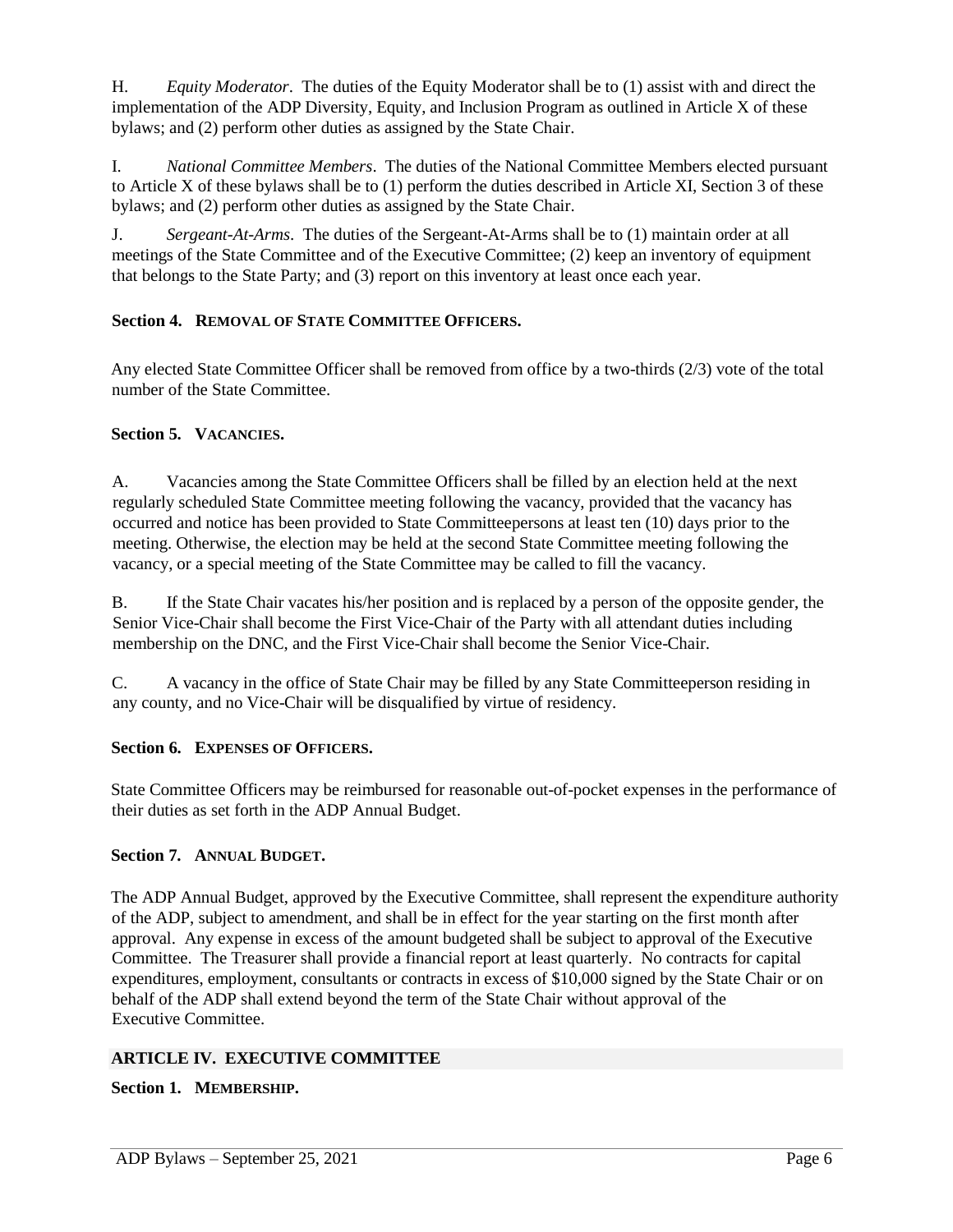A. Unless otherwise specified by law or by these bylaws, the Executive Committee shall consist of the following members: (1) The County Chairperson from each county; (2) the first and second County Vice Chairpersons from each county; (3) the National Committee Members elected pursuant to Article X of these bylaws; (4) three (3) Members-at-Large from each Congressional District; (5) the President or a representative of the President of the Young Democrats of Arizona; (6) the President or representative of the President of the Arizona Federation of Democratic Women's Clubs; and (7) the other State Officers listed in Article III of these bylaws.

B. The State Chair shall serve as Chair of the Executive Committee.

# **Section 2. AT-LARGE MEMBERS.**

The State Chair shall appoint the Members-at-Large within one (1) month following the State Committee Organizational Meeting.

# **Section 3. EXECUTIVE COMMITTEE DUTIES.**

The Executive Committee's duties shall be to (1) approve the Annual Budget and any amendments to it; (2) approve specific contracts extending beyond the State Chair's term; (3) act as the final board of arbitrators for State Committeepersons seeking reinstatement after a deemed resignation or removal; and (4) perform such duties as assigned by the State Chair.

# **Section 4. MEETINGS.**

The Executive Committee shall meet at least three times in a calendar year.

# **ARTICLE V. EXECUTIVE BOARD**

# **Section 1. MEMBERSHIP.**

The Executive Board shall consist of the following members: (1) All State Committee Officers elected pursuant to Article III or Article X, Section 2 of these bylaws; (2) the Chair of the Council of County Chairs; and (3) the National Committee Members elected pursuant to Article X of these bylaws. The State Chair shall serve as the Chair of the Executive Board.

# **Section 2. EXECUTIVE BOARD DUTIES.**

The duties of the Executive Board shall be to (1) act on behalf of the State Committee between State Committee meetings; (2) perform other such duties as assigned by the State Chair; (3) adopt and maintain Conflict of Interest and Code of Conduct Policies; and (4) adopt and maintain additional policies and procedures for the ADP and its staff.

# **Section 3. MEETINGS.**

- A. The Executive Board shall meet at least four times in a calendar year.
- B. The Executive Board may meet within 48 hours upon the call of the State Chair.
- C. Members may participate in person or electronically.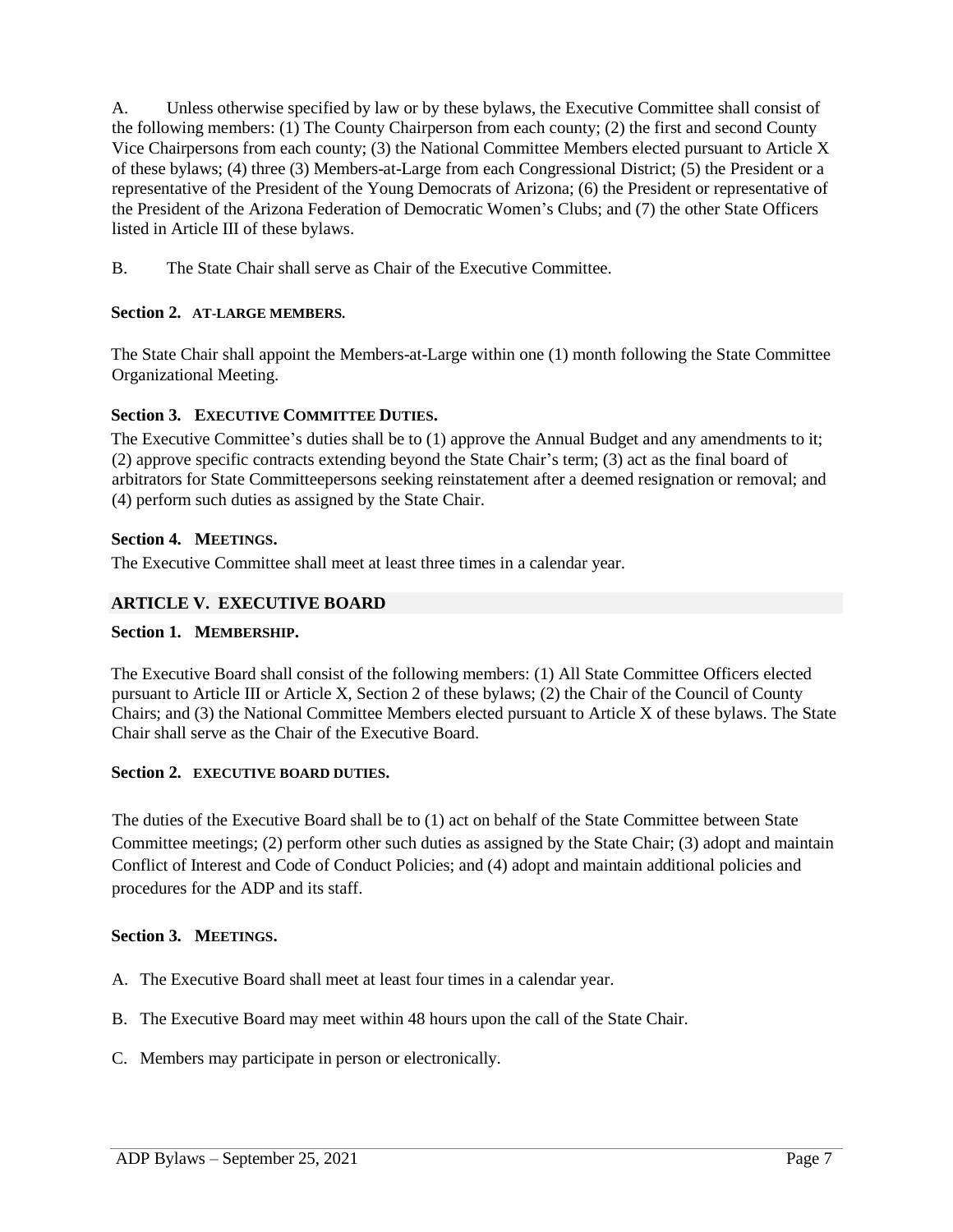#### **Section 4. CONCURRENT POSITIONS.**

A. ADP Officers and other members of the ADP Executive Board shall not concurrently serve as officers of any political action committee.

B. ADP Officers and other members of the ADP Executive Board shall not concurrently serve as employees of the ADP.

# **ARTICLE VI. OTHER COMMITTEES**

#### **Section 1. COUNCIL OF COUNTY CHAIRS.**

A. There shall be a Council of County Chairs composed of the elected chairpersons of each of the fifteen (15) County Committees.

B. The duties of the Council shall be to (1) serve as a support group for training and working with County Chairs to assist in finance, media relations, and other administrative skills; and (2) serve as an adjunct to the State Chair to facilitate the aims and goals of the ADP.

C. The Council shall meet at each meeting of the State Committee. In addition, the Council shall also meet at least once each quarter at a time other than during the State Committee meetings.

D. The time and place of such meetings shall be set by the Council through a Chair who shall be chosen by the County Chairs at the first meeting following the State Committee Organizational Meeting.

#### **Section 2. Standing Committees**

A. Unless an ex-officio standing committee chair is specified in these bylaws, the State Chair shall appoint a chair for each Standing Committee within 30 days of each State Committee Organizational Meeting. Such appointments shall be made with advice from the other officers.

B. Unless otherwise specified in these bylaws, each Committee Chair shall appoint the corresponding committee members, with advice from the State Chair. Unless otherwise specified in these bylaws, each standing committee shall include five (5) to fifteen (15) members, with representation from at least five (5) counties. All standing committee members shall be State Committeepersons. The majority of members of any standing committee shall be individuals other than Executive Board members.

- C. Standing Committees and their responsibilities:
- 1. *Equity Committee*. The duties of the Equity Committee shall be to undertake the responsibilities stated in Article X of these bylaws.
- 2. *Election Integrity Committee*. The duties of the Election Integrity Committee shall be to (a) protect the integrity of elections by assuring that all processes are in compliance with federal, state and local laws, statutes and regulations; (b) organize and coordinate with County Committees and other organizations to (i) assure comprehensive access to voter registration services and information, including the protection and restoration of voting rights; (ii) recruit poll workers, poll observers and ballot processing observers to monitor the county government administration of elections; (iii) recommend county level election integrity guidelines and best practices; (c) monitor and recommend responses to proposed federal and state legislation that may impact voting rights or election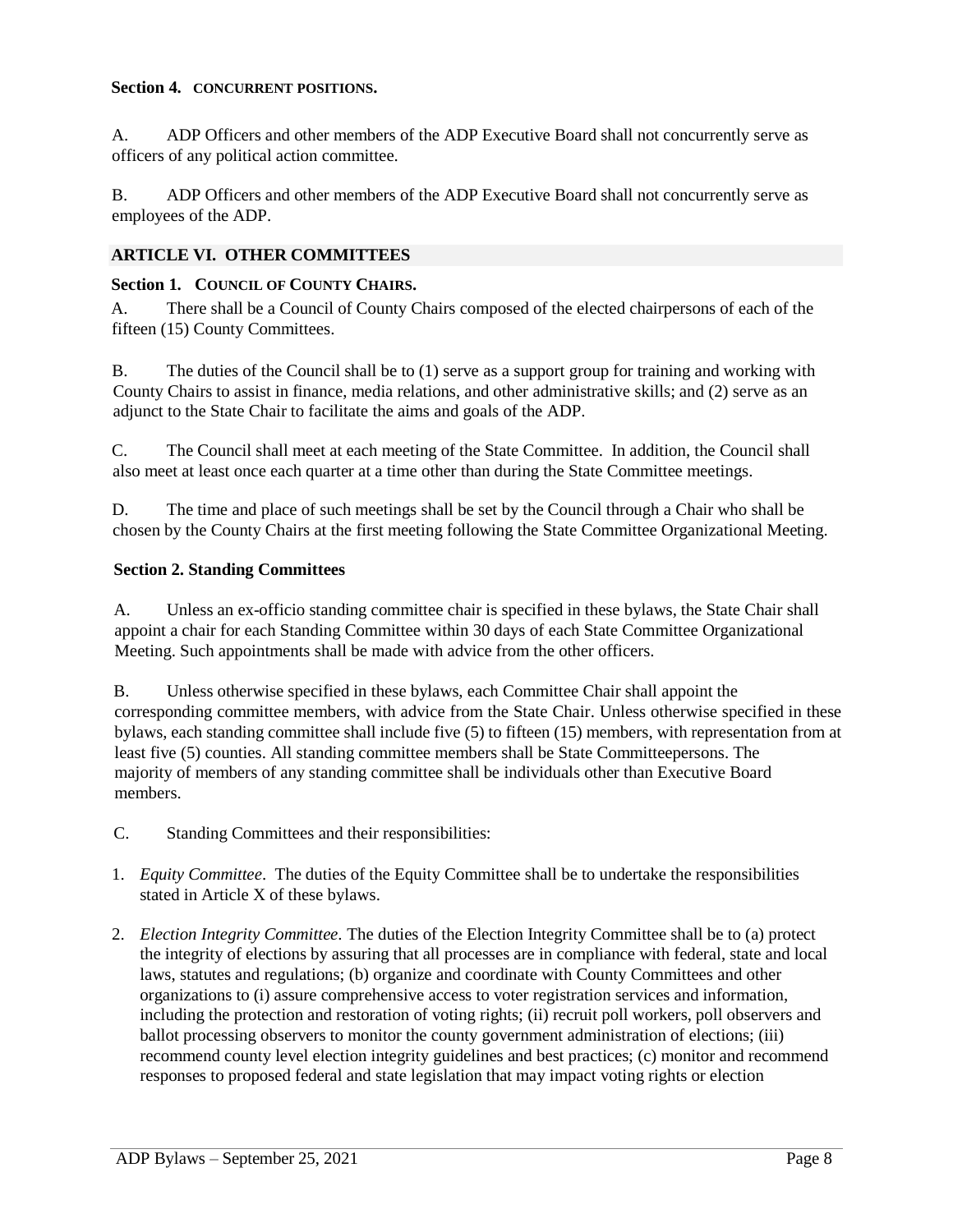processes; and, (d) recommend actions to ensure the integrity of the Arizona decennial redistricting process.

- 3. *Platform Committee*. The duties of the Platform Committee shall be to (a) maintain a dynamic, responsive platform that represents the ADP; (b) review and consider platform suggestions from State Committeepersons; (c) submit recommended platform revisions to the Executive Board for review and approval prior to submission to the State Committee; (d) ensure that the approved document is available one (1) month prior to the meeting of the State Committee at which a platform revision is to be considered for adoption; (e) facilitate the timely and strategic dissemination of the ADP Platform and specific elements thereof; and (f) maintain timely communications with the Resolutions **Committee**
- 4. *Resolutions Committee*. The duties of the Resolutions Committee shall be to (a) review all resolutions proposed to the State Committee in accordance with these bylaws; (b) report to the State Committee and recommend approval, rejection, or amendment of all resolutions; (c) establish and publish the procedures for the proposition of resolutions that are consistent with these bylaws; (d) maintain timely communications with the Platform Committee, so that approved resolutions may be considered in platform amendments.
- 5. *Rules Committee*. The duties of the Rules Committee shall be to (a) keep the bylaws of the ADP consistent with the aims and policies of the ADP, and consistent with applicable laws; (b) propose changes to the bylaws; (c) review and recommend approval, rejection, or amendment of all changes to the bylaws proposed by State Committeepersons; (d) develop and recommend governance-related policies and procedures for consideration by the Executive Board; (e) oversee the credentials process; (f) report to the State Committee; and (g) conduct other activities as requested by the ADP Chair.

The Chair of the Rules Committee shall serve as an ex-officio, non-voting member of the ADP Executive Board.

The Rules Committee shall oversee the organization and activities of the credentials process, which will include staff and, as needed, State Committee member volunteers. The process includes (a) facilitating the maintenance of State Committee and Executive Committee membership rosters and to ensure timely communications with such members; (b) approving the credentials of all State or Executive Committee members at meetings of those committees; (c) reviewing and approving all proxies in accordance with these bylaws; (d) overseeing all vote counts; (e) resolving all challenges to members or proxies; and (f) in the event that a ballot is required, (i) counting the ballots; (ii) determining the intent of the voter; and (iii) resolving any conflicts regarding the validity of any ballot cast.

# **Section 3. SPECIAL COMMITTEES.**

A. The State Committee shall have Special Committees, circumscribed in this section, for activities that are time-limited. Additional Special Committees may be appointed by the State Chair or a may be directed by the State Committee.

B. Special Committees related to election cycles: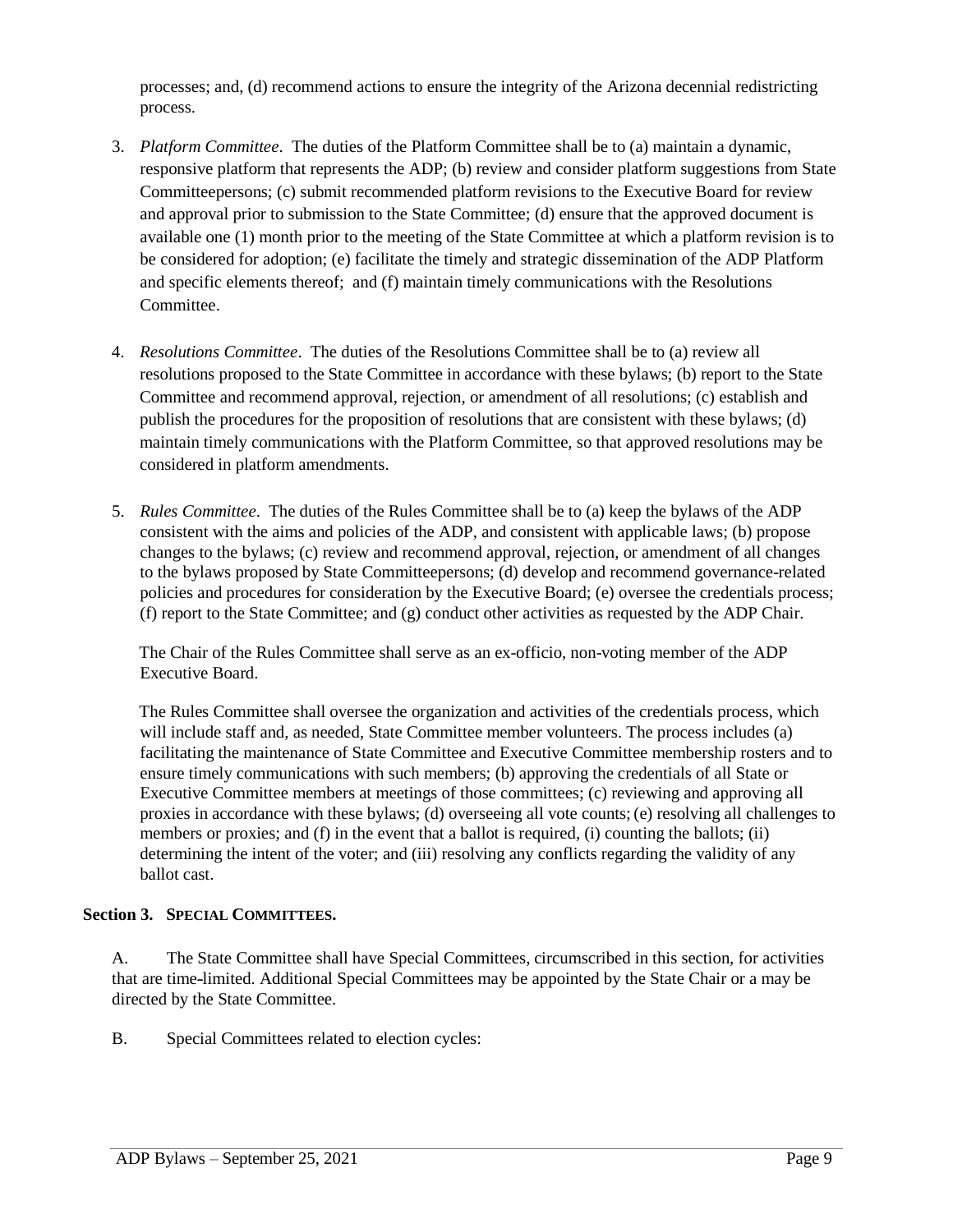1. *Delegate Selection Committee*. The duties of the Delegate Selection Committee shall be to (a) create an Arizona Delegate Selection Plan pursuant to these bylaws and DNC rules; (b) to undertake selection of delegates in accordance with those rules; and (c) create and implement a timely, transparent communications plan to inform State Committeepersons and other Arizona Democrats about all delegate selection rules, processes, elections and selections.

This committee shall convene no later than April 15 of the calendar year preceding a presidential election year and shall be dissolved after all convention and committee selections have been determined and announced.

The chair of this committee shall be appointed by the State Chair from among the ADP Vice-Chairs. Its membership will be composed of all members of the Equity Committee and all elected Democratic National Committee representatives.

2. Other committees as determined necessary by the State Chair.

# **Section 4. COMMITTEE STATEMENTS.**

No committee shall be authorized to issue any statement on behalf of either the State Committee or the Executive Committee or as coming from the ADP. Any statement or report issued by any committee in its own behalf shall be confined to the scope of its duties.

# **Section 5. FUNDS.**

All funds for committees are under the internal control of the ADP and fall within the duties of the Treasurer.

# **ARTICLE VII. ADP CAUCUSES AND ADP COUNCILS**

Corresponding policies and procedures for these rules regarding ADP Caucuses and ADP Councils may define accommodations for an interim period, as may be appropriate.

# **Section 1. DEFINITIONS AND STRUCTURE.**

A. *Purpose.* The ADP seeks to build a State Committee membership that is representative of its statewide constituency and that is committed to the Party's principles and platform. Therefore, provision is made for the formation and operation of ADP Caucuses and ADP Councils.

# B. *Definitions***.**

1. **ADP Caucus.** A Party caucus is a statewide organization. Accordingly, an ADP Caucus is a subgroup of the State Committee membership that represents, acts on behalf of, or advocates for a specific constituency group and the issues that impact it. ADP Caucuses have a stated mission, activities, goals and purposes consonant with those of the ADP and the DNC. All ADP Caucuses shall:

> (a) represent a constituency (identity group) that shares inherent and/or immutable traits which define the Caucus.

(b) represent a constituency that includes State Committeepersons from least four (4) counties.

(c) represent a significant constituency of the ADP that is currently, or has been historically, underrepresented.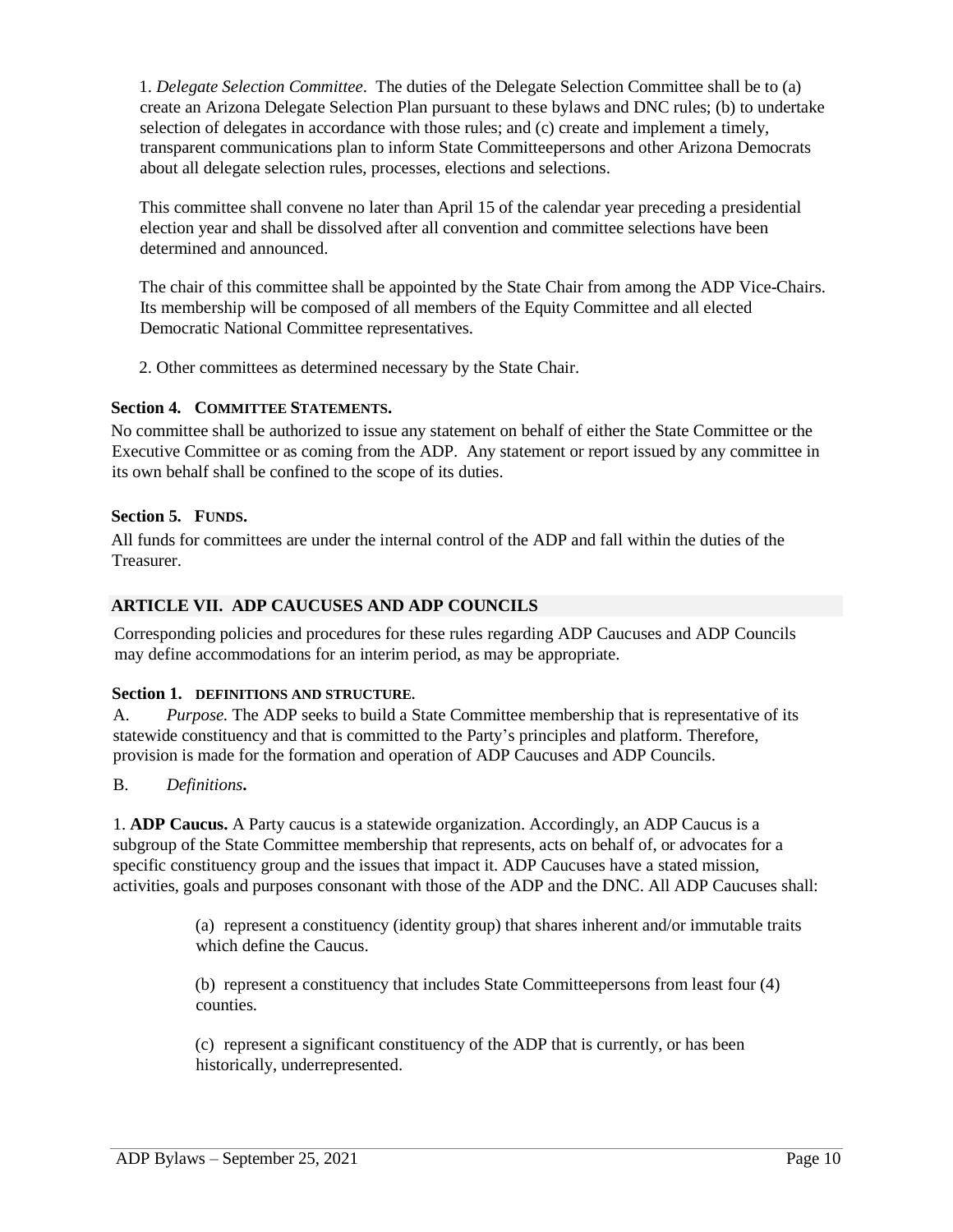2. **ADP Council.** A Party council is a statewide organization. Accordingly, an ADP Council is a subgroup of the State Committee membership that represents, acts on behalf of, or advocates for a specific issue or cause. ADP Councils have a stated mission, activities, goals and purposes consonant with those of the ADP and the DNC. All ADP Councils shall:

- (a) represent and advocate for an issue or cause that is of importance to the Democratic Party.
- (b) demonstrate support from at least 10% of the State Committee membership, with representation from at least four (4) counties.

C. *Membership***.** The Members of each ADP Caucus and ADP Council shall be State Committeepersons. Each Caucus and each Council shall maintain a membership of at least twenty-five (25) State Committeepersons, including persons from at least four (4) different counties. Caucuses and Councils may choose to include "associates" who are not considered Members; associates shall be PCs or other Democrats who are not State Committeepersons. Associates may attend meetings and participate in activities. Associates shall not have voting rights.

D. *Establishing and Maintaining a Caucus or Council.* A potential or existing ADP Caucus or ADP Council shall follow all ADP policies and procedures for the establishment, renewal, and dissolution of a Caucus or Council. The Executive Board shall be the final arbiter regarding eligibility to organize and operate any ADP Caucus or ADP Council.

E. *Geographic Scope.* All Democratic Party caucuses and councils shall be statewide. Regional activities are encouraged; however, party committee connections shall be with the ADP.

F. *Implied Association*. Only ADP Caucuses and ADP Councils shall be defined as such. Other groups identifying as caucuses or councils shall not include the term Democratic Party in their name.

# **Section 2. OPERATIONS.**

A. *Governance and Oversight.* As the governing body of the ADP, the State Committee shall govern the ADP's Caucuses and Councils. The ADP Executive Board shall adopt and execute policies and procedures for Caucuses and Councils. Additionally, the Executive Board shall seek to facilitate the successful establishment and operation of Caucuses and Councils.

B. *Leadership***.** Each ADP Caucus and each ADP Council shall select a Leader and a Co-Leader who are State Committeepersons residing in different counties. Leadership terms shall be two (2) years and will commence with the Biennial Organization Meeting. The Leader and Co-Leader shall not be officers of the ADP, nor shall they be officers of any political action committee.

C. *Meetings.* ADP Caucuses and Councils shall meet in the context of each State Committee Meeting. The Caucus or Council will hold additional meetings, including remotely, as appropriate to pursue its mission and implement its goals.

D. *Activities.* ADP Caucuses and Councils shall follow all policies and procedures for Caucus and Council activities. All finances, such as fundraising and nominal expenditures, shall be managed within the ADP.

E. *Reports.* Within two (2) weeks of each State Committee Meeting, the Caucus or Council shall submit a progress report to the ADP Secretary. Additionally, the Caucus or Council shall submit a Biennial Report to the ADP Secretary within two (2) weeks of each ADP Biennial Organizational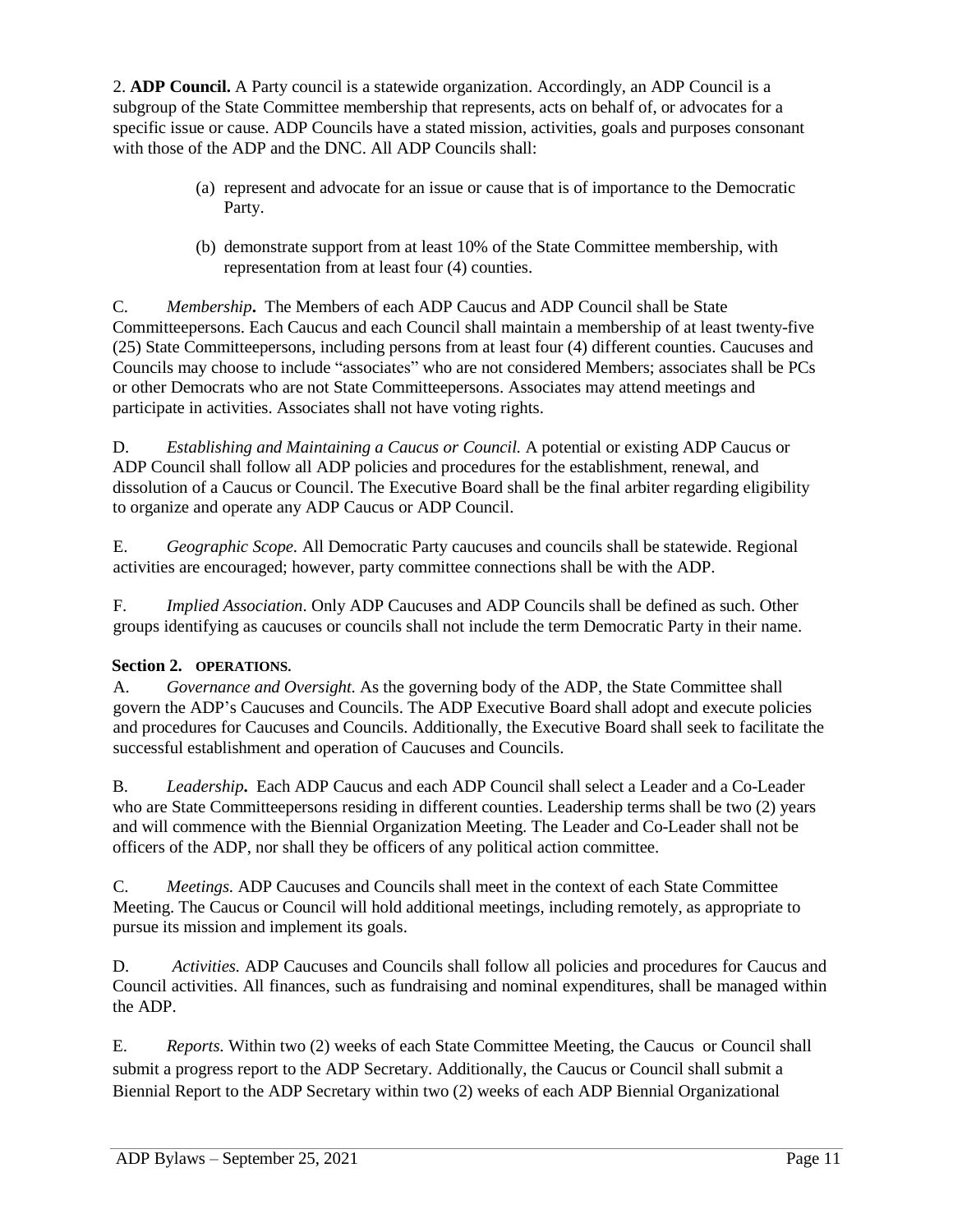Meeting. Reports shall be prepared and submitted in accordance with the policies and procedures for Caucuses and Councils. Reports shall be reviewed and assessed by the Executive Board or its designee.

F. *State Executive Committee Membership*. When an ADP Caucus or ADP Council is approved for renewal and its Biennial Report is found to demonstrate substantive contributions to the goals and purposes of the ADP (as determined by the Executive Board or its designee), the Caucus or Council shall be entitled to select one of its members to serve on the Executive Committee of the ADP.

G. *Revocation Events*. The Executive Board has the final authority regarding dissolution of a Caucus or Council. Any of the following events may result in the dissolution of an ADP Caucus or ADP Council:

> 1) The Caucus or Council fails to remain in compliance with eligibility or membership requirements.

> 2) The Caucus or Council fails to comply with current policies and procedures for ADP Caucuses.

3) The Caucus or Council fails to follow the bylaws of the ADP.

4) The Caucus or Council makes a public statement that conflicts with a position, rule, or procedure of the ADP.

5) The Caucus or Council endorses any candidate for public office during the pre-primary or primary period.

6) The Caucus or Council endorses or devotes effort on behalf of candidates other than Democratic candidates.

# **ARTICLE VIII. PRESIDENTIAL ELECTORS**

#### **Section 1. ENDORSEMENTS.**

The State Committee shall endorse persons to be candidates for Presidential Electors of the Party. Each such Elector shall be required to pledge as a condition of his/her selection that s/he will vote for the Presidential and Vice Presidential nominee of the National Democratic Convention of the Democratic Party.

# **ARTICLE IX. MEETINGS**

# **Section 1. MEETINGS.**

A. The State Committee and the Executive Committee shall meet on the call of the Chair or in accordance with any resolution adopted by it. Meetings may be held in person or virtually (telephonic or electronic).

B. The Chair shall call a meeting within twenty (20) days of the date designated by any petition filed with the Secretary and signed by ten (10) percent of the total membership of the body whose meeting is sought, as long as such petition is signed by members of at least three (3) counties.

# **Section 2. WRITTEN NOTICE.**

Proper notice shall be given of the date, time, and place to each member of the body that is meeting, at least ten (10) days prior to a meeting. Notices of meetings shall be in writing and may be delivered by email unless prohibited by statute.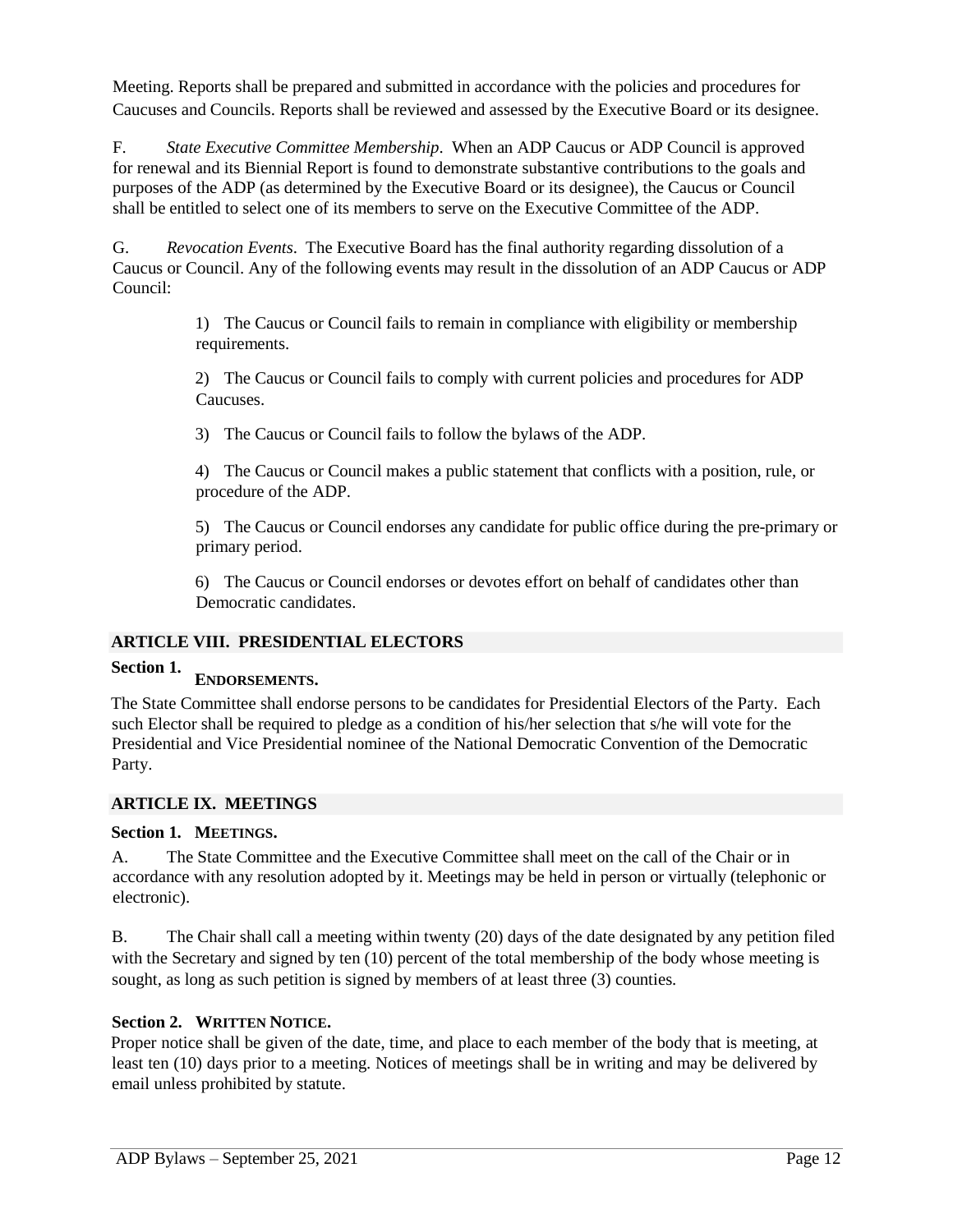# **Section 3. QUORUM.**

A quorum of members of the body that is meeting shall consist of at least forty (40) percent of the membership, provided that notice has been given in accordance with Section 2 of this Article. Proxies will be counted as members present. A quorum shall be present for all voting.

#### **Section 4. VOTING.**

Voting within the State Committee, the Executive Committee or any of their sub-committees shall be on an individual basis and may be actual roll call vote, by county, by division of the body in commonly accepted manner, or by voice vote, as may be appropriate. No slate or title identification shall be made on any ballot or in balloting.

#### **Section 5. DEBATE.**

No delegates or members shall speak longer than five (5) minutes at one time, except as provided in the order of the day or by a vote of the majority of members present.

#### **Section 6. PROXY ATTENDANCE.**

Members of the State or Executive Committee meeting pursuant to these bylaws may vote by proxy at meetings held in person, in which event the following regulations  $(A - J,$  below) apply. Policies specific to proxy attendance and voting at virtual meetings shall be developed within seventy-five (75) days following the adoption of this bylaw.

A. Each proxy shall be given to a Precinct Committeeperson residing in the county where the State Committeeperson resides, except that any State Committeeperson residing in a Legislative District lying wholly within a single county shall give his/her proxy to another qualified Precinct Committeeperson residing within such district.

B. Each proxy shall be attested by a notary or by two witnesses.

C. Each proxy shall state a specific meeting for which it is given and shall be valid only for that meeting.

D. Each proxy shall be dated as of the date it is given and shall be valid only if executed within twenty (20) days of the date of the meeting for which the proxy is granted.

E. There shall be no limit to the number of proxies an individual can hold, except that if the State or Executive Committee meeting is held in the county of residence of a committeeperson, then that committeeperson shall carry no more than three (3) proxies.

F. Proxy voting in the matter of Delegate Selection for the Democratic National Convention or any meeting covered by separate rules shall be governed by those rules.

G. Any member who has been present at a State or Executive Committee meeting held pursuant to these bylaws, may, upon leaving the meeting, give his/her proxy in accordance with Section (A)(1) of this Article; however, if no other qualified Precinct Committeeperson of the county where the State Committeeperson resides will be present after the departure of the State Committeeperson, s/he may give his/her proxy to the State Chair to be voted in accordance with written instructions s/he shall put on the proxy form, or, in the absence of such written instructions, to be voted at the discretion of the State Chair.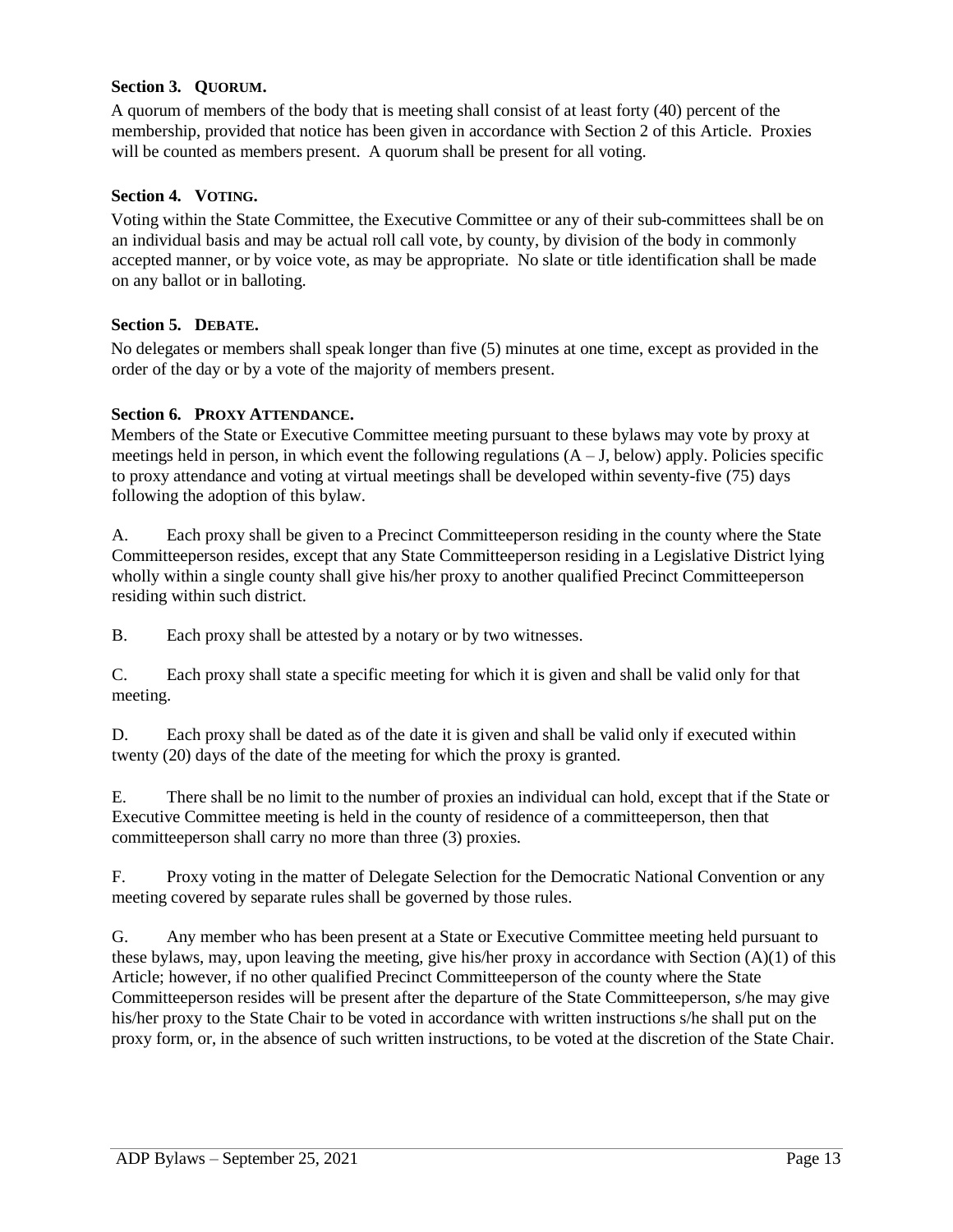H. All proxies must be voted in accordance with written instructions the member includes on the proxy form. Failure to do so will invalidate the proxy.

I. Proxy voting is not permitted at any other committee meeting pursuant to these bylaws.

J. All challenges to members or proxies shall be referred to the Credentials Committee for resolution.

#### **Section 7. AGENDA.**

The State Chair shall prepare the agenda for each State Committee or Executive Committee meeting. The agenda must provide adequate opportunity at each meeting for any member of that body to present new business.

#### **Section 8.**

# **WRITTEN RECORD**

A written record of all State Committee and Executive Committee meetings shall be kept on file at the ADP headquarters, with the exception of Executive Sessions.

#### **Section 9. OPEN MEETINGS.**

All meetings of the State Committee and its subcommittees shall be open meetings.

#### **Section 10. PARLIAMENTARY PROCEDURE.**

A. All meetings of the Party shall be conducted under Robert's Rules of Order, Newly Revised, most current edition.

B. The State Chair may appoint a Parliamentarian who shall serve without a vote by reason of such office. Should the Parliamentarian be absent at any meeting at which his/her services are required, the State Chair may appoint another to act as Parliamentarian for any such meeting.

#### **Section 11. PROPOSED RESOLUTIONS.**

A. A State Committeeperson proposing a resolution shall, submit in writing or by email to the Secretary of the ADP a copy of the proposed resolution at least thirty (30) days prior to the State Committee meeting, for the purpose of permitting a copy of the proposed resolution to be transmitted to all members along with the call to the meeting.

B. Notwithstanding subsection (A), a State Committeeperson may submit a proposed resolution less than thirty (30) days prior to a State Committee meeting only under the following conditions:

- 1. The event or circumstance precipitating the proposed resolution has occurred less than thirty (30) days prior to the meeting; or
- 2. Knowledge of the event or circumstance precipitating the proposed resolution has occurred less than thirty (30) days prior to the meeting.

C. A State Committeeperson submitting a proposed resolution less than thirty (30) days prior to a State Committee meeting, shall present the proposed resolution at the Resolutions Committee meeting held on the day of the State Committee Meeting, and shall provide sufficient copies of said resolution to be distributed to every member present at the State Committee meeting.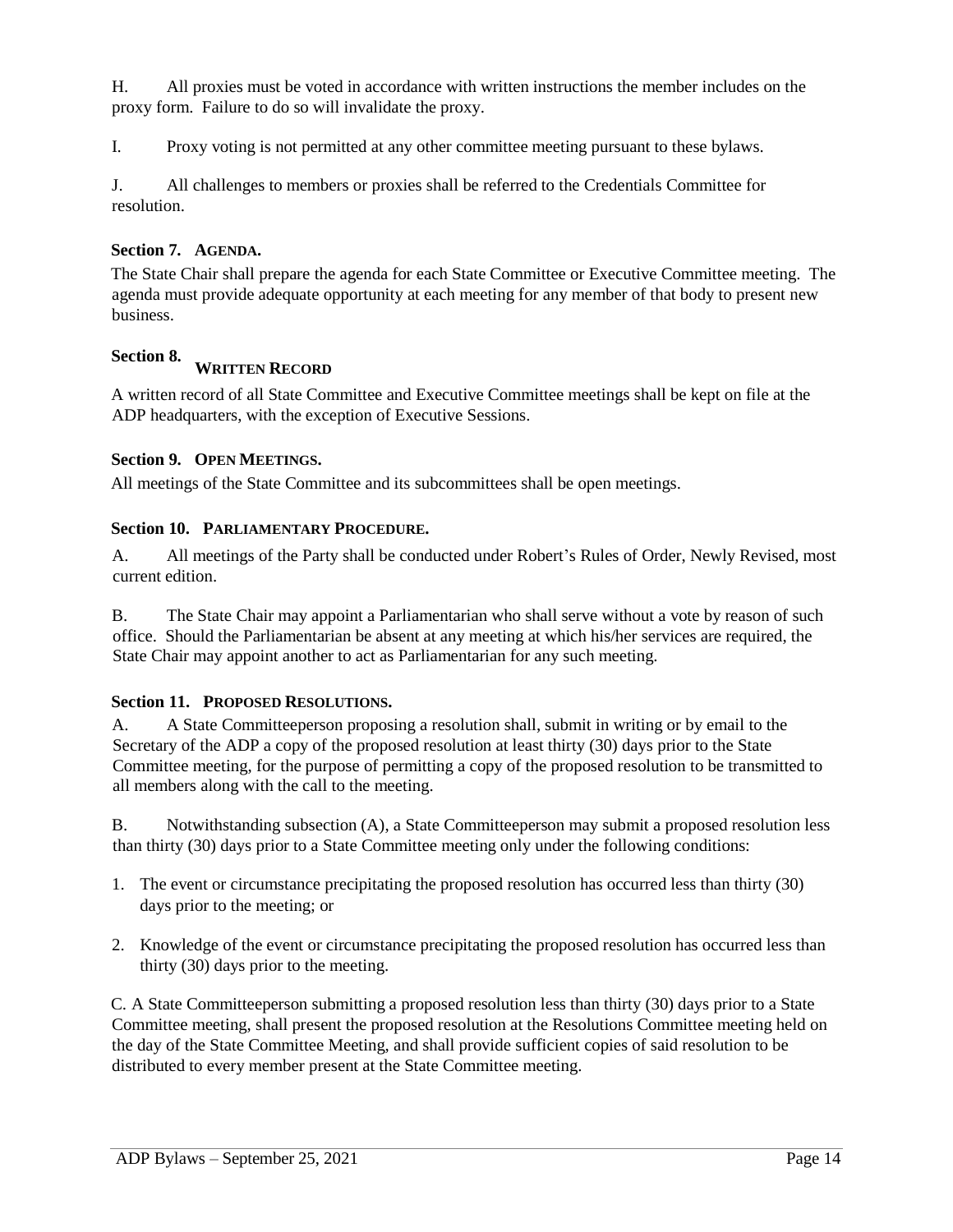#### **ARTICLE X. EQUITY**

#### **Section 1. COMMITTEES.**

A. The State Committee shall establish an Equity Committee as a Standing ADP Committee with the Equity Moderator serving as chair.

B. Each County Committee shall have an Equity Committee. The duties, goals and selection of priorities shall mirror those for the ADP Equity Committee, focusing on representation among Precinct Committeepersons constituting each county party committee.

#### **Section 2. MEMBERSHIP, ADP EQUITY COMMITTEE.**

A. The ADP Equity Committee shall be comprised of each of the county Equity Committee chairpersons, provided they are State Committeepersons. For counties where such chairperson is not a State Committeeperson, that chairperson shall assign a State Committeeperson designee to serve on the ADP Equity Committee.

B. The Equity Moderator and State Chair together may select up to four (4) additional State Committeepersons to serve on the ADP Equity Committee to achieve a broad spectrum of representation that is reflective of the population of the State of Arizona.

#### **Section 3. DUTIES, ADP EQUITY COMMITTEE.**

The core responsibility of the committee is to help build a State Committee membership and party participation that is reflective of the population of Arizona with respect to characteristics including race, ethnicity, national origin, sex, age, disability, sexual orientation, gender identity, rural residence, and religion (or lack thereof). In addition, the committee will support county committees in building memberships that are reflective of their specific counties. To these ends, the committee will:

A. Identify groups that are underrepresented among the State Committeepersons, and assist counties in a similar assessment among county Precinct Committeepersons (Section 4, below)

B. Develop priorities, strategies, action plans, timelines and a corresponding budget on an ongoing basis to bring underrepresented groups into the Party organization as Precinct Committeepersons and State Committeepersons

C. Identify factors that may discourage or limit underrepresented groups from engaging as Precinct Committeepersons and State Committeepersons, and propose solutions to minimize or eliminate such barriers with the objective of creating a diverse, inclusive, representative, and welcoming environment

D. Design and implement outreach and recruitment plans for each Precinct Committeeperson election period, and each subsequent county or legislative committee election of State Committeepersons, to increase the participation and election of persons from underrepresented groups

E. Develop training and mentoring opportunities to increase cultural competence of the Arizona Democratic Party at large and support people from under-represented groups seeking roles in party leadership

F. Discuss progress, challenges and needs at least quarterly with the ADP Executive Board

G. Present a progress report, including metrics, at each State Committee meeting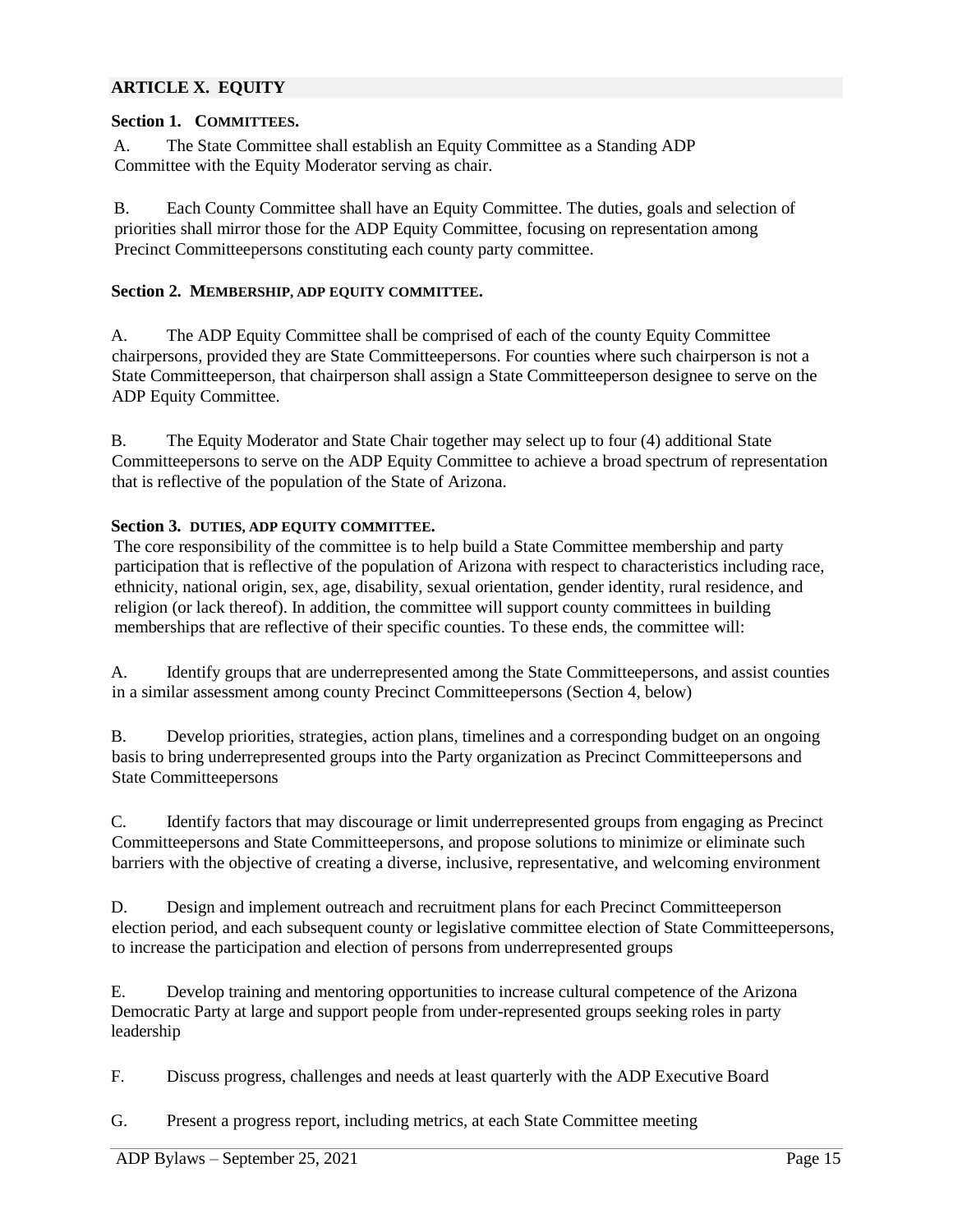#### **Section 4. IDENTIFYING UNDER-REPRESENTED GROUPS.**

A. Data from the most recent U.S. Census or American Community Survey shall be used to estimate the demographic composition of the state and each county. Academic literature sources may be used to estimate portions of groups that are not delineated in census studies.

B. A demographic group that comprises a percentage of State Committeepersons that is at least five (5) percentage points smaller than the estimated proportion of that group within the State of Arizona population shall be prioritized by the ADP Equity Committee.

C. Similarly, a demographic group that comprises a percentage of a county's Precinct Committeepersons that is at least five (5) percentage points less than the estimated proportion of that group within a county population shall be prioritized by that county's Equity Committee.

#### **Section 5. MEETINGS.**

The Equity Committee shall meet at least once each quarter. Meetings shall be called by the Equity Moderator.

#### **ARTICLE XI. NATIONAL COMMITTEE**

#### **Section 1. MEMBERSHIP.**

Pursuant to the rules of the Democratic National Committee, the State Chair and the First Vice-Chair along with the National Committee Members elected pursuant to Section 2 of this Article shall be the Arizona members of the DNC.

#### **Section 2. ELECTION OF NATIONAL COMMITTEE MEMBERS.**

- A. The State Committee shall elect by a majority vote the number of National Committee Members authorized by the DNC, all of whom are qualified Democratic electors and who have been elected or appointed as Precinct Committeepersons, to represent the state of Arizona on the DNC for a term of four (4) years.
- B. These elected National Committee Members shall be divided equally between male and female members as closely as is possible.
- C. The normal election for the National Committee Members shall be held at the first State Committee meeting in the year of the National Convention to select a presidential nominee.

D. Should a vacancy occur in the Arizona membership of the DNC, the State Committee shall elect one (1) of its members to fill the unexpired term.

# **Section 3. DUTIES OF NATIONAL COMMITTEE MEMBERS.**

The duties of the National Committee Members shall be to attend such meetings as are called by the National Committee, whenever possible.

#### **Section 4. DELEGATE SELECTION FOR NATIONAL COMMITTEE CONVENTIONS AND MEETINGS.**

There shall be rules for delegate selection for conventions and meetings of the DNC, which shall be in accordance with the guidelines set by the DNC. These rules shall be an Appendix to these bylaws and may be enacted, changed or modified separately from these bylaws, but must comply with these bylaws.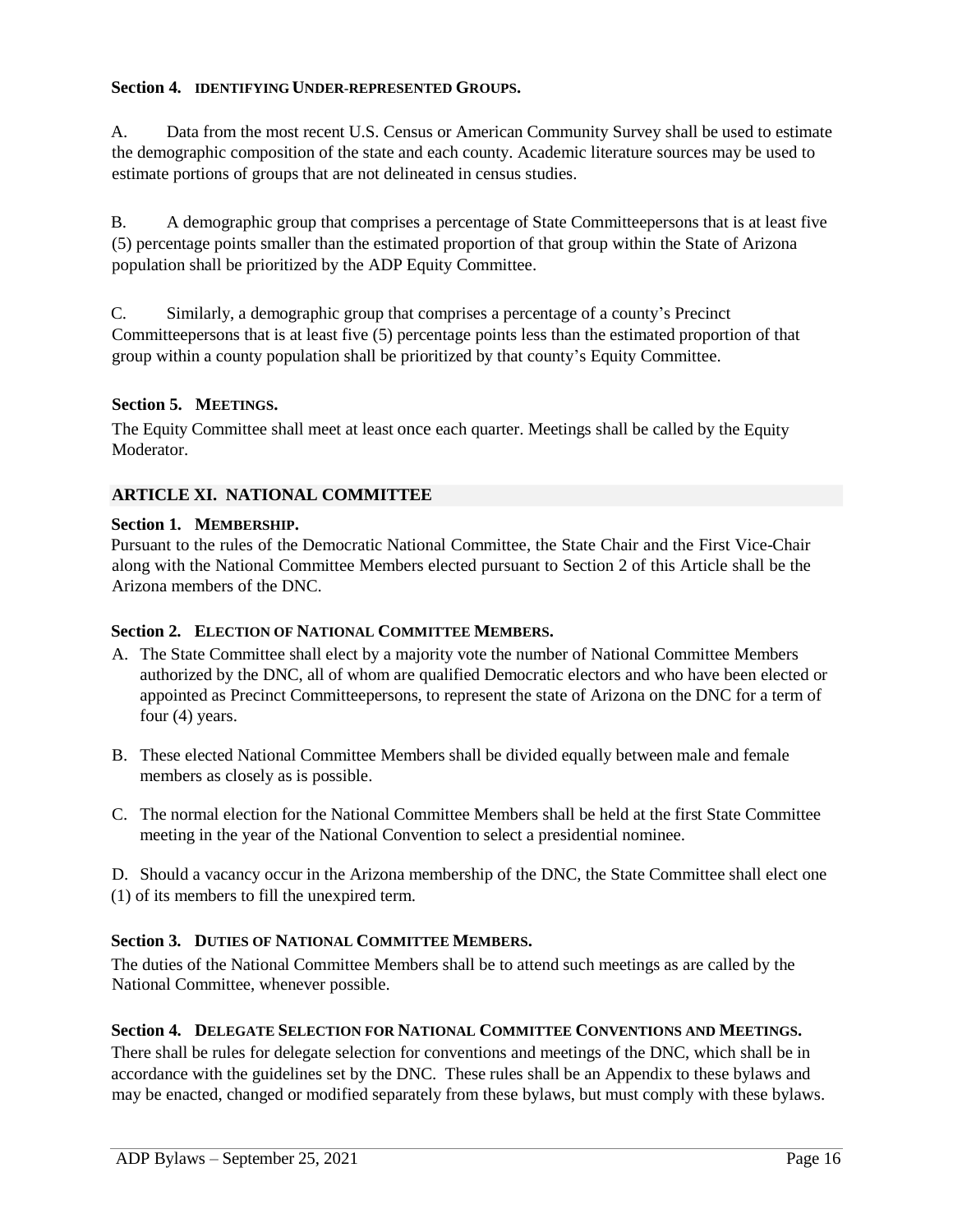#### **ARTICLE XII. GENERAL PROVISIONS**

#### **Section 1. [RESERVED].**

#### **Section 2. DEFINITIONS.**

For purposes of these bylaws, the following definitions shall apply:

- A. "ADP" means the Arizona Democratic Party.
- B. "Committeeperson," includes "committeeman" and "committeewoman" as defined by statute, or the National Democratic Party Charter & Bylaws.

C. "County Committee" means a Democratic Party county committee established pursuant to Ariz. Rev. Stat. §§ 16-821 and 16-824. "County Committee Organizational Meeting" means the biennial statutory County Committee organizational meeting held pursuant to Ariz. Rev. Stat. § 16-824 and applicable county bylaws.

- D. "DNC" means the Democratic National Committee organized pursuant to the National Democratic Party Charter & Bylaws.
- E. "Legislative District Committee" means a Democratic Party committee established pursuant to Ariz. Rev. Stat. § 16-823. "Legislative District Committee Organizational Meeting" means the biennial statutory legislative district committee organizational meeting held pursuant to Ariz. Rev. Stat. § 16- 823 and applicable Legislative District Committee bylaws.
- F. "Precinct Committeeperson" means a precinct committee person who is elected or appointed pursuant to Ariz. Rev. Stat. §§ 16-821 and § 16-825 and applicable County Committee or Legislative District Committee bylaws.
- G. "State Committee Organizational Meeting" means the biennial statutory state committee organizational meeting held pursuant to Ariz. Rev. Stat. § 16-826 and Article II Section 2(A) of these bylaws.

#### **ARTICLE XIII. BYLAWS**

#### **Section 1. EFFECTIVE DATE.**

These bylaws shall go into effect immediately upon their adoption and shall continue in force for present and future membership subject to amendment or termination in accordance with the provisions of this Article.

#### **Section 2. AMENDMENTS.**

A. These bylaws may be amended by a vote of not less than two-thirds (2/3) of the members of the State Committee present, in person or proxy, at a regular or specially called meeting of the State Committee. The Rules Committee shall oversee revisions to these bylaws, as described in Article VI, Section 2.B.2.

B. Only State Committee members in good standing may propose a change to the bylaws. Any proposed change to the bylaws must be presented in writing accompanied by a statement explaining the purpose to be achieved and reasons supporting the change. All proposed changes shall be prepared and submitted according to current procedures established by the Rules Committee.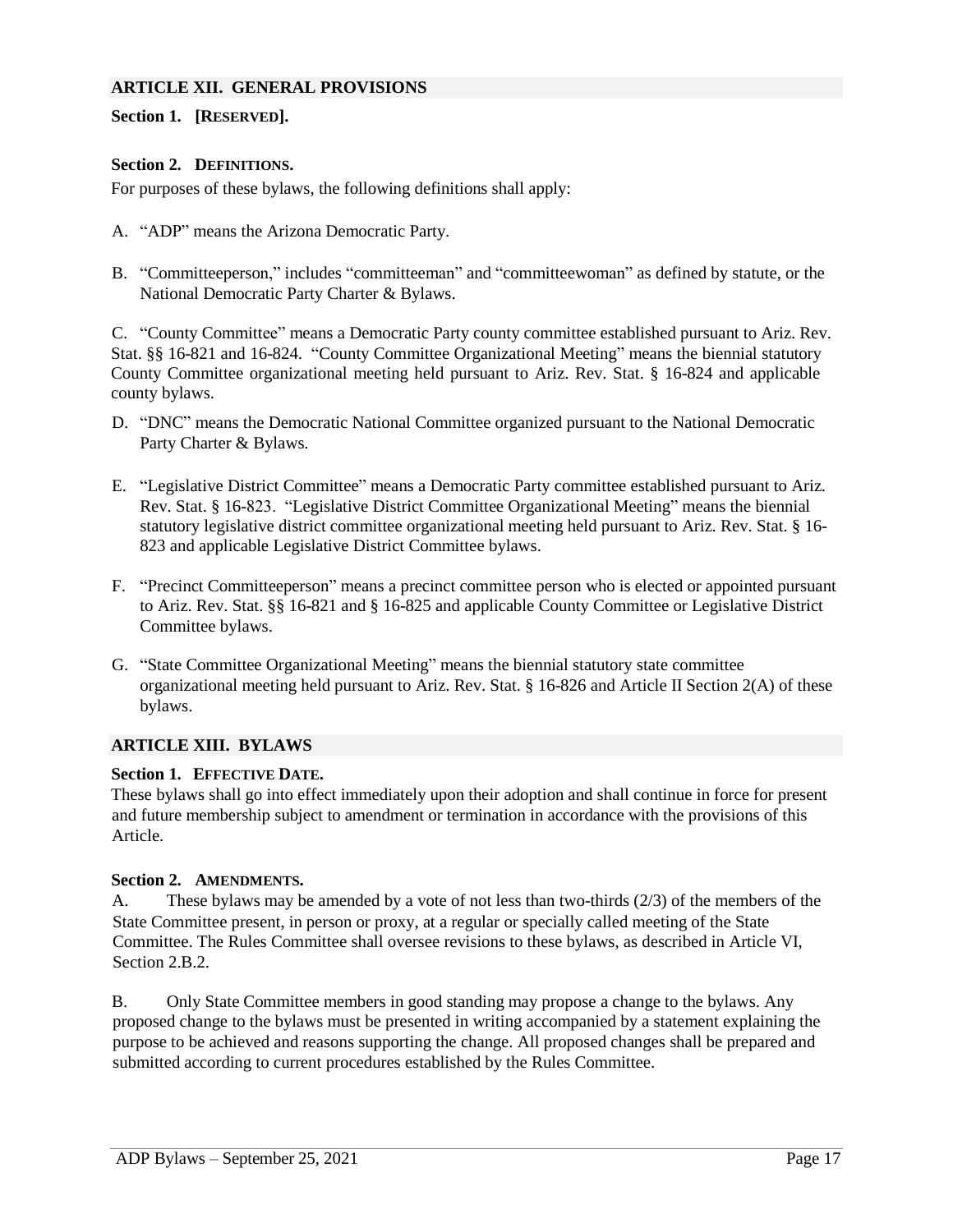C. Proposed amendments in writing must be received in the State Headquarters or by the Secretary at least thirty (30) days prior to potential consideration at a meeting. The content of proposed amendments to be considered shall be transmitted to all members at least seven (7) days prior to the meeting.

D. Proposed bylaw amendments may be modified or refined by State Committee members during discussion prior to holding a vote on the proposed change. Modifications may be accepted or declined by the person or body proposing the amendment to the State Committee. Members present will be provided the opportunity to review final proposed amendments prior to voting.

E. No proposal to amend or terminate these bylaws shall be considered by the Rules Committee or the State Committee unless it has been submitted in compliance with the provisions of this Section.

# **Section 3. COUNTY AND DISTRICT BYLAWS.**

Each County Committee and Legislative District Committee shall have bylaws and such bylaws shall not be contrary to these bylaws or law.

# **ARTICLE XIV. ENDORSEMENT OF CANDIDATES**

# **Section 1. CONTESTED PRIMARIES.**

The Arizona Democratic Party and all of its caucuses, councils, projects, and programs shall remain neutral in contested primaries. They will neither endorse any candidate in a contested primary, nor take actions that could imply endorsement, nor otherwise give favor to or demonstrate bias toward a specific candidate.

#### **Section 2. VOTE OF NO CANDIDATE SUPPORT.**

In the event serious concerns are raised about a candidate's legitimacy or intent, the Executive Board may call for a vote of No Candidate Support by the Executive Committee. Approval shall require the agreement of at least 90% of Executive Committee members voting. Executive Committee members will be notified by mail or telephone, and by email, of the scheduled vote, which may be held remotely.

# **Section 3. USE OF PARTY OFFICE AND TITLE.**

ADP Officers and others appointed or elected to ADP leadership positions shall not use the titles of their party positions in any endorsement of a candidate in a contested primary election; party titles may be used only when representing policies, programs, activities or stances of the ADP.

# **ARTICLE XV. CONDUCT AND CONFLICT OF INTEREST**

# **Section 1. EXPECTATIONS.**

Members of the Arizona Democratic Party Executive Board, Executive Committee, and State Committee and ADP employees shall follow the Conflict of Interest and Code of Conduct Policies. They shall at all times conduct themselves in a manner that reflects credibility for the office or position they serve, and that confers respect to all other members. They shall not use their office or position to gain special privileges or benefits and shall refrain from action in their official capacities when their judgement could potentially be affected by personal interests. Violation of the Policies could result in removal from State Committee position per Article II, Section 4. Accordingly, Executive Committee members may be removed as allowable by statute.